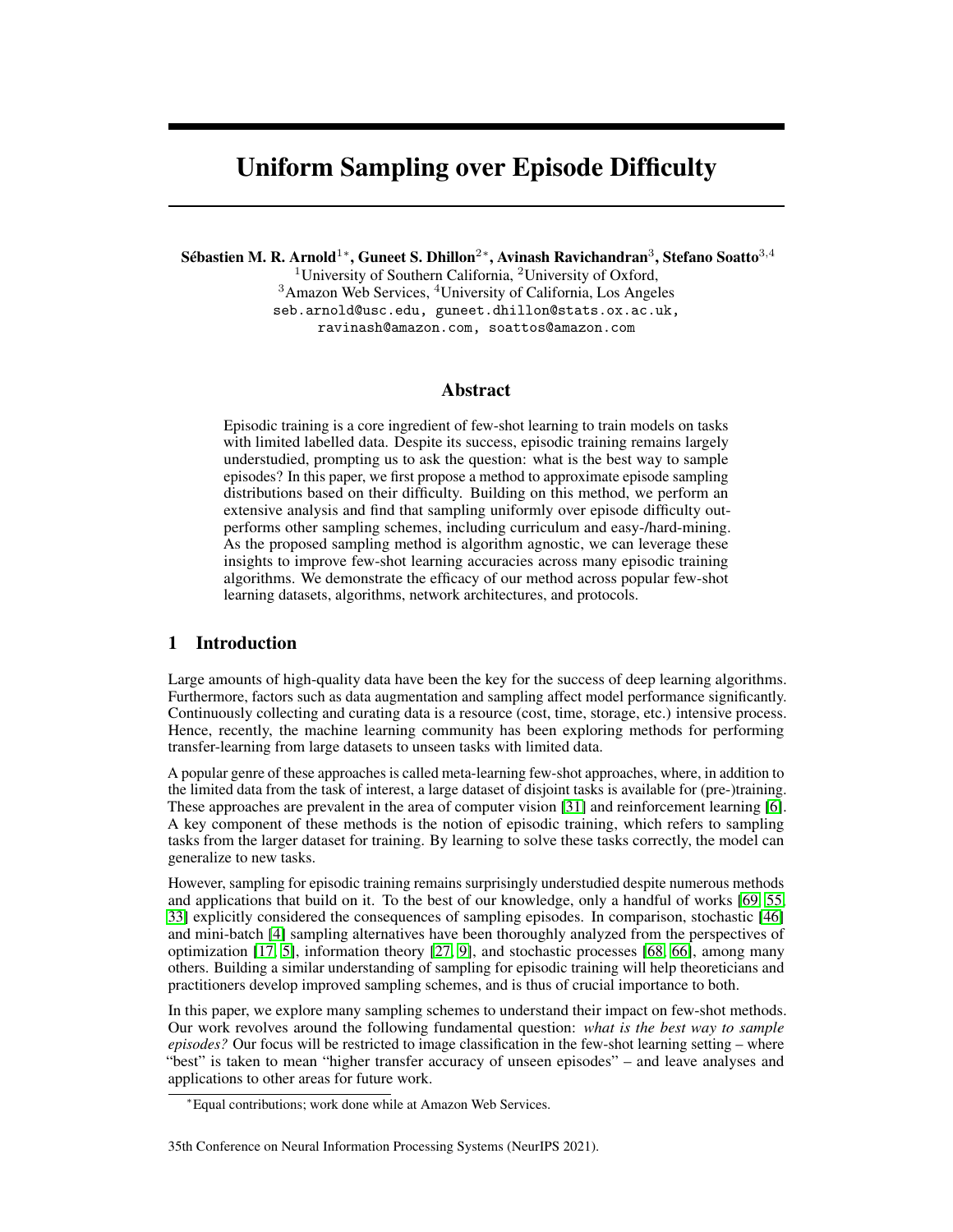Contrary to prior work, our experiments indicate that sampling uniformly with respect to *episode difficulty* yields higher classification accuracy – a scheme originally proposed to regularize metric learning [\[62\]](#page-12-4). To better understand these results, we take a closer look at the properties of episodes and what makes them difficult. Building on this understanding, we propose a method to approximate different sampling schemes, and demonstrate its efficacy on several standard few-shot learning algorithms and datasets.

Concretely, we make the following contributions:

- We provide a detailed empirical analysis of episodes and their difficulty. When sampled randomly, we show that episode difficulty (approximately) follows a normal distribution and that the difficulty of an episode is largely independent of several modeling choices including the training algorithm, the network architecture, and the training iteration.
- Leveraging our analysis, we propose *simple and universally applicable* modifications to the episodic sampling pipeline to approximate *any* sampling scheme. We then use this scheme to thoroughly compare episode sampling schemes – including easy/hard-mining, curriculum learning, and uniform sampling – and report that sampling uniformly over episode difficulty yields the best results.
- Finally, we show that *sampling matters for few-shot classification* as it improves transfer accuracy for a diverse set of popular [\[53,](#page-12-5) [20,](#page-10-5) [15,](#page-10-6) [41\]](#page-11-4) and state-of-the-art [\[64\]](#page-12-6) algorithms on standard and cross-domain benchmarks.

# 2 Preliminaries

### <span id="page-1-1"></span>2.1 Episodic sampling and training

We define episodic sampling as subsampling few-shot tasks (or episodes) from a larger *base* dataset [\[7\]](#page-10-7). Assuming the base dataset admits a generative distribution, we sample an episode in two steps<sup>[2](#page-1-0)</sup>. First, we sample the episode classes  $C_{\tau}$  from class distribution  $p(C_{\tau})$ ; second, we sample the episode's data from data distribution  $p(x, y \mid C_\tau)$  conditioned on  $C_\tau$ . This gives rise to the following log-likelihood for a model  $l_{\theta}$  parameterized by  $\theta$ :

<span id="page-1-2"></span>
$$
\mathcal{L}(\theta) = \underset{\tau \sim q(\cdot)}{\mathcal{E}} \left[ \log l_{\theta}(\tau) \right],\tag{1}
$$

where  $q(\tau)$  is the episode distribution induced by first sampling classes, then data. In practice, this expectation is approximated by sampling a batch of episodes  $\beta$  each with their set  $\tau_Q$  of *query* samples. To enable transfer to unseen classes, it is also common to include a small set  $\tau<sub>S</sub>$  of *support* samples to provide statistics about  $\tau$ . This results in the following Monte-Carlo estimator:

<span id="page-1-3"></span>
$$
\mathcal{L}(\theta) \approx \frac{1}{|\mathcal{B}|} \sum_{\tau \in \mathcal{B}} \frac{1}{|\tau_Q|} \sum_{(x,y) \in \tau_Q} \log l_{\theta}(y \mid x, \tau_S), \tag{2}
$$

where the data in  $\tau_Q$  and  $\tau_S$  are both distributed according to  $p(x, y \mid C_\tau)$ . In few-shot classification, the *n*-way *k*-shot setting corresponds to sampling  $n = |\mathcal{C}_\tau|$  classes, each with  $k = \frac{|\tau_S|}{n}$  support data points. The implicit assumption in the vast majority of few-shot methods is that both classes and data points. are sampled with *uniform* probability – *but are there better alternatives?* We carefully examine these underlying assumptions in the forthcoming sections.

### 2.2 Few-shot algorithms

We briefly present a few representative episodic learning algorithms. A more comprehensive treatment of few-shot algorithms is presented in Wang et al. [\[59\]](#page-12-7) and Hospedales et al. [\[24\]](#page-10-8). A core question in few-shot learning lies in evaluating (and maximizing) the model likelihood  $l_{\theta}$ . These algorithms can be divided in two major families: gradient-based methods, which adapt the model's parameters to the episode; and metric-based methods, which compute similarities between support and query samples in a learned embedding space.

Gradient-based few-shot methods are best illustrated through Model-Agnostic Meta-Learning [\[15\]](#page-10-6) (MAML). The intuition behind MAML is to learn a set of initial parameters which can quickly

<span id="page-1-0"></span><sup>&</sup>lt;sup>2</sup>We use the notation for a probability distribution and its probability density function interchangeably.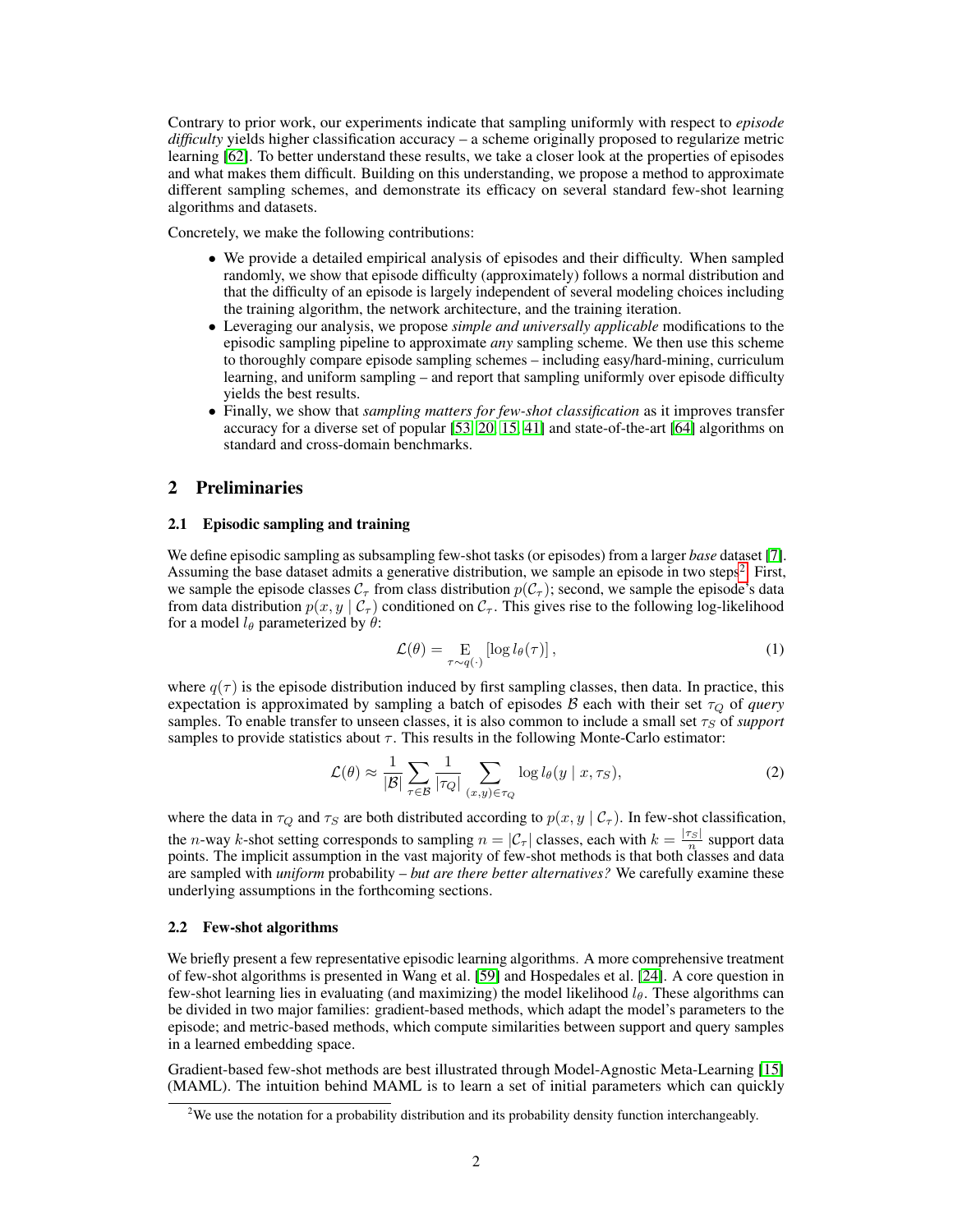specialize to the task at hand. To that end, MAML computes  $l_{\theta}$  by adapting the model parameters  $\theta$  via one (or more) steps of gradient ascent and then computes the likelihood using the adapted parameters  $\theta'$ . Concretely, we first compute the likelihood  $p_{\theta}(y | x)$  using the support set  $\tau_S$ , adapt the model parameters, and then evaluate the likelihood:

$$
l_{\theta}(y \mid x, \tau_S) = p_{\theta'}(y \mid x)
$$
 s.t.  $\theta' = \theta + \alpha \nabla_{\theta} \sum_{(x,y) \in \tau_S} \log p_{\theta}(y \mid x),$ 

where  $\alpha > 0$  is known as the adaptation learning rate. A major drawback of training with MAML lies in back-propagating through the adaptation phase, which requires higher-order gradients. To alleviate this computational burden, Almost No Inner Loop [\[41\]](#page-11-4) (ANIL) proposes to only adapt the last classification layer of the model architecture while tying the rest of the layers across episodes. They empirically demonstrate little classification accuracy drop while accelerating training times four-fold.

Akin to ANIL, metric-based methods also share most of their parameters across tasks; however, their aim is to learn a metric space where classes naturally cluster. To that end, metric-based algorithms learn a feature extractor  $\phi_\theta$  parameterized by  $\theta$  and classify according to a non-parametric rule. A representative of this family is Prototypical Network [\[53\]](#page-12-5) (ProtoNet), which classifies query points according to their distance to *class prototypes* – the average embedding of a class in the support set:

$$
l_{\theta}(y \mid x, \tau_{S}) = \frac{\exp(-d(\phi_{\theta}(x), \phi_{\theta}^{y}))}{\sum_{y' \in \mathcal{C}_{\tau}} \exp(-d(\phi_{\theta}(x), \phi_{\theta}^{y'}))} \quad \text{s.t.} \quad \phi_{\theta}^{c} = \frac{1}{k} \sum_{\substack{(x, y) \in \tau_{S} \\ y = c}} \phi_{\theta}(x),
$$

where  $d(\cdot, \cdot)$  is a distance function such as the Euclidean distance or the negative cosine similarity, and  $\phi_{\theta}^c$  is the class prototype for class c. Other classification rules include support vector clustering [\[32\]](#page-11-5), neighborhood component analysis [\[30\]](#page-11-6), and the earth-mover distance [\[67\]](#page-12-8).

### <span id="page-2-1"></span>2.3 Episode difficulty

Given an episode  $\tau$  and likelihood function  $l_{\theta}$ , we define *episode difficulty* to be the negative loglikelihood incurred on that episode:

$$
\Omega_{l_{\theta}}(\tau) = -\log l_{\theta}(\tau),
$$

which is a surrogate for how hard it is to classify the samples in  $\tau_Q$  correctly, given  $l_\theta$  and  $\tau_S$ . By definition, this choice of episode difficulty is tied to the choice of the likelihood function  $l_{\theta}$ .

Dhillon et al. [\[11\]](#page-10-9) use a similar surrogate as a means to systematically report few-shot performances. We use this definition because it is equivalent to the loss associated with the likelihood function  $l_\theta$  on episode  $\tau$ , which is readily available at training time.

### 3 Methodology

In this section, we describe the core assumptions and methodology used in our study of sampling methods for episodic training. Our proposed method builds on importance sampling [\[21\]](#page-10-10) (IS) which we found compelling for three reasons: (i) IS is *well understood* and solidly grounded from a theoretical standpoint, (ii) IS is *universally applicable* thus compatible with all episodic training algorithms, and (iii) IS is *simple to implement* with little requirement for hyper-parameter tuning.

Why should we care about episodic sampling? A back-of-the-envelope calculation<sup>[3](#page-2-0)</sup> suggests that there are on the order of  $10^{162}$  different training episodes for the smallest-scale experiments in Section [5.](#page-5-0) Since iterating through each of them is infeasible, we ought to express some preference over which episodes to sample. In the following, we describe a method that allows us to specify this preference.

### 3.1 Importance sampling for episodic training

Let us assume that the sampling scheme described in Section [2.1](#page-1-1) induces a distribution  $q(\tau)$  over episodes. We call it the *proposal distribution*, and assume knowledge of its density function. We wish

<span id="page-2-0"></span><sup>&</sup>lt;sup>3</sup>For a base dataset with N classes and K input-output pairs per class, there are a total of  $\binom{N}{n}\binom{K}{k}^n$  possible episodes that can be created when sampling  $k$  pairs each from  $n$  classes.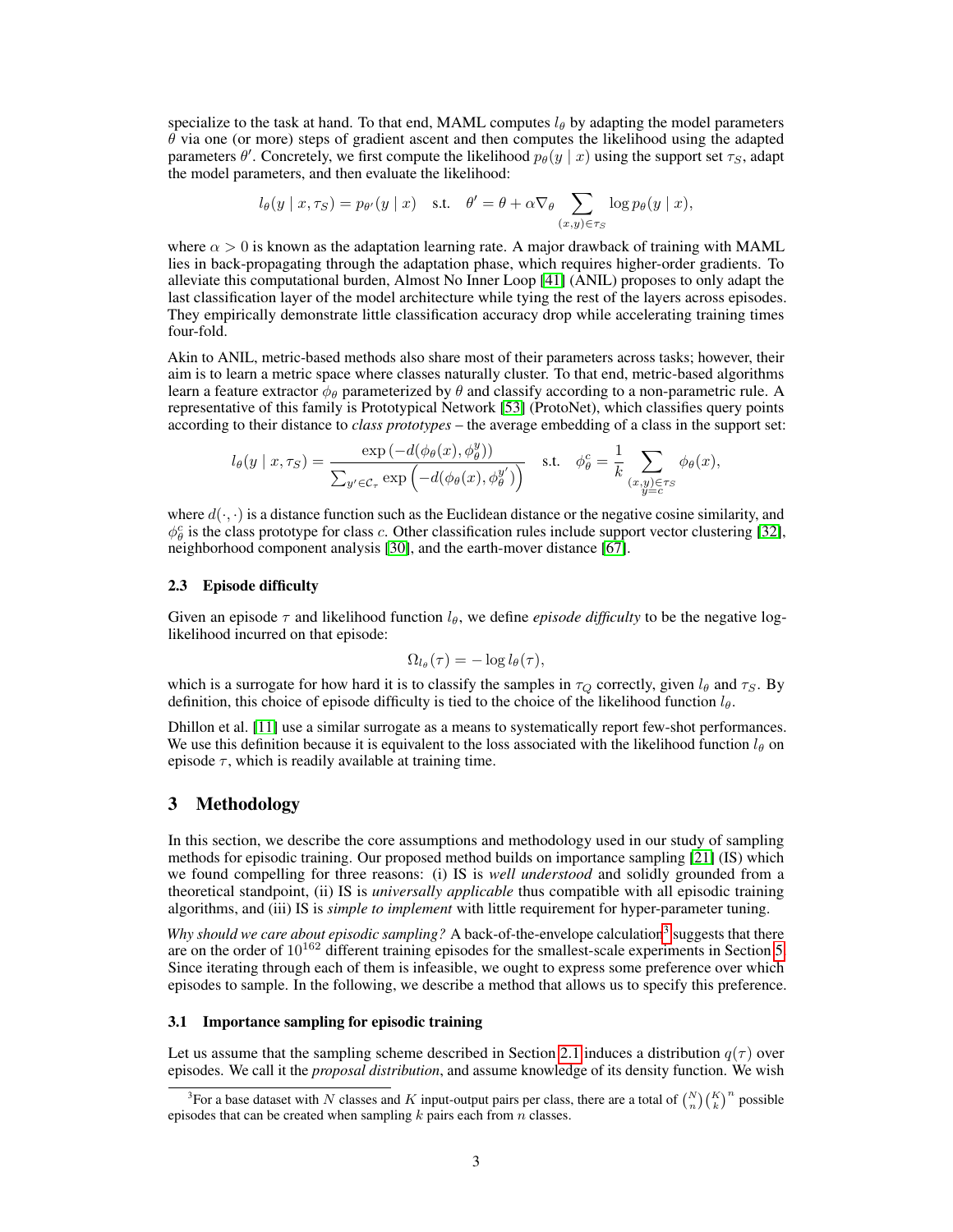| Algorithm 1: Episodic training with Importance Sampling |  |  |  |
|---------------------------------------------------------|--|--|--|
|                                                         |  |  |  |

<span id="page-3-0"></span>**Input:** target (p) and proposal (q) distributions, likelihood function  $l_{\theta}$ , optimizer OPT. Randomly initialize model parameters  $\theta$ . repeat Sample a mini-batch B of episodes from  $q(\tau)$ . for each episode  $\tau$  in mini-batch  $\beta$  do Compute episode likelihood:  $l_{\theta}(\tau)$ . Compute importance weight:  $w(\tau) = \frac{p(\tau)}{q(\tau)}$ . end for Aggregate:  $\mathcal{L}(\theta) \leftarrow \sum_{\tau \in \mathcal{B}} w(\tau) \log l_{\theta}(\tau)$ . Compute effective sample size  $ESS(\mathcal{B})$ . Update model parameters:  $\theta \leftarrow \text{OPT}(\frac{\mathcal{L}(\theta)}{\text{FSS}/\beta})$  $\frac{\mathcal{L}(\theta)}{\mathrm{ESS}(\mathcal{B})}$ ). **until** parameters  $\theta$  have converged.

to estimate the expectation in Eq. [\(1\)](#page-1-2) when sampling episodes according to a *target distribution*  $p(\tau)$ of our choice, rather than  $q(\tau)$ . To that end, we can use an importance sampling estimator which simply re-weights the observed values for a given episode  $\tau$  by  $w(\tau) = \frac{p(\tau)}{q(\tau)}$ , the ratio of the target and proposal distributions:

$$
\mathop{\mathbf{E}}_{\tau \sim p(\cdot)} \left[ \log l_{\theta}(\tau) \right] = \mathop{\mathbf{E}}_{\tau \sim q(\cdot)} \left[ w(\tau) \log l_{\theta}(\tau) \right].
$$

The importance sampling identity holds whenever  $q(\tau)$  has non-zero density over the support of  $p(\tau)$ , and effectively allows us to sample from *any* target distribution  $p(\tau)$ .

A practical issue of the IS estimator arises when some values of  $w(\tau)$  become much larger than others; in that case, the likelihoods  $l_{\theta}(\tau)$  associated with mini-batches containing heavier weights dominate the others, leading to disparities. To account for this effect, we can replace the mini-batch average in the Monte-Carlo estimate of Eq. [\(2\)](#page-1-3) by the *effective sample size* ESS(B) [\[29,](#page-11-7) [34\]](#page-11-8):

$$
\underset{\tau \sim p(\cdot)}{\mathcal{E}} \left[ \log l_{\theta}(\tau) \right] \approx \frac{1}{\text{ESS}(\mathcal{B})} \sum_{\tau \in \mathcal{B}} w(\tau) \log l_{\theta}(\tau) \quad \text{s.t.} \quad \text{ESS}(\mathcal{B}) = \frac{\left( \sum_{\tau \in \mathcal{B}} w(\tau) \right)^2}{\sum_{\tau \in \mathcal{B}} w(\tau)^2},\tag{3}
$$

where B denotes a mini-batch of episodes sampled according to  $q(\tau)$ . Note that when  $w(\tau)$  is constant, we recover the standard mini-batch average setting as  $ESS(\mathcal{B}) = |\mathcal{B}|$ . Empirically, we observed that normalizing with the effective sample size avoided instabilities. This method is summarized in Algorithm [1.](#page-3-0)

### <span id="page-3-1"></span>3.2 Modeling the proposal distribution

A priori, we do not have access to the proposal distribution  $q(\tau)$  (nor its density) and thus need to estimate it empirically. Our main assumption is that sampling episodes from  $q(\tau)$  induces a normal distribution over episode difficulty. With this assumption, we model the proposal distribution by this induced distribution, therefore replacing  $q(\tau)$  with  $\mathcal{N}(\Omega_{l_{\theta}}(\tau) \mid \mu, \sigma^2)$  where  $\mu, \sigma^2$  are the mean and variance parameters. As we will see in Section [5.2,](#page-5-1) this normality assumption is experimentally supported on various datasets, algorithms, and architectures.

We consider two settings for the estimation of  $\mu$  and  $\sigma^2$ : offline and online. The *offline* setting consists of sampling 1,000 training episodes before training, and computing  $\mu$ ,  $\sigma^2$  using a model pre-trained on the same base dataset. Though this setting seems unrealistic, *i.e.* having access to a pre-trained model, several meta-learning few-shot methods start with a pre-trained model which they further build upon. Hence, for such methods there is no overhead. For the *online* setting, we estimate the parameters on-the-fly using the model currently being trained. This is justified by the analysis in Section [5.2](#page-5-1) which shows that episode difficulty transfers across model parameters during training. We update our estimates of  $\mu$ ,  $\sigma^2$  with an exponential moving average:

 $\mu \leftarrow \lambda \mu + (1 - \lambda) \Omega_{l_{\theta}}(\tau)$  and  $\sigma^2 \leftarrow \lambda \sigma^2 + (1 - \lambda) (\Omega_{l_{\theta}}(\tau) - \mu)^2$ ,

where  $\lambda \in [0,1]$  controls the adjustment rate of the estimates, and the initial values of  $\mu, \sigma^2$  are computed in a warm-up phase lasting 100 iterations. Keeping  $\lambda = 0.9$  worked well for all our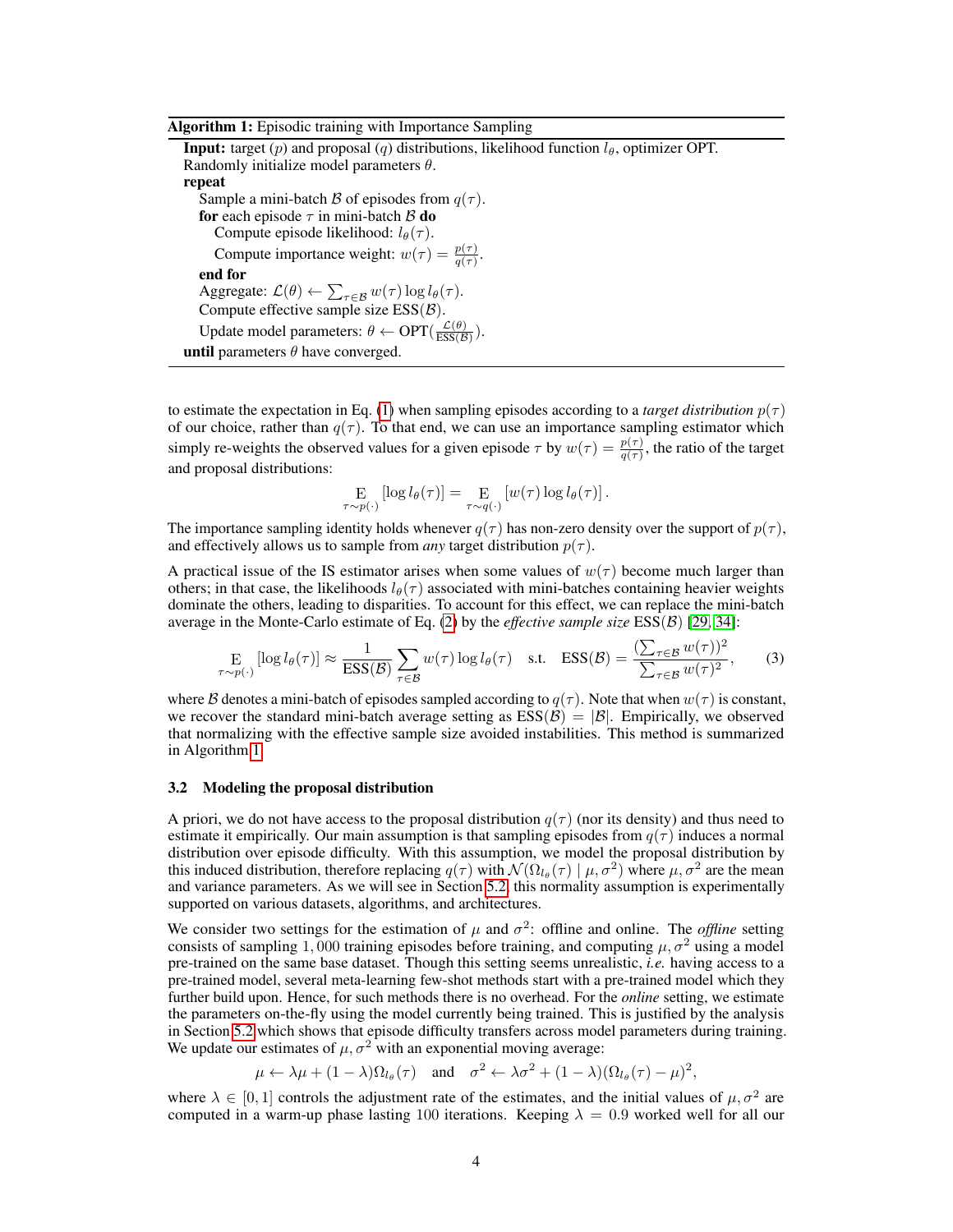experiments (Section [5\)](#page-5-0). We opted for this simple implementation as more sophisticated approaches like West [\[61\]](#page-12-9) yielded little to no benefit.

### 3.3 Modeling the target distribution

Similar to the proposal distribution, we model the target distribution by its induced distribution over episode difficulty. Our experiments compare four different approaches, all of which share parameters  $\mu$ ,  $\sigma^2$  with the normal model of the proposal distribution. For numerical stability, we truncate the support of all distributions to  $[\mu - 2.58\sigma, \mu + 2.58\sigma]$ , which gives approximately 99% coverage for the normal distribution centered around  $\mu$ .

The first approach (HARD) takes inspiration from hard negative mining [\[51\]](#page-12-10), where we wish to sample only more challenging episodes. The second approach (EASY) takes a similar view but instead only samples easier episodes. We can model both distributions as follows:

$$
\mathcal{U}(\Omega_{l_{\theta}}(\tau) \mid \mu, \mu + 2.58\sigma) \tag{HARD}
$$

$$
\mathcal{U}(\Omega_{l_{\theta}}(\tau) \mid \mu - 2.58\sigma, \mu) \tag{Easy}
$$

where  $U$  denotes the uniform distribution. The third (CURRICULUM) is motivated by curriculum learning [\[2\]](#page-10-11), which slowly increases the likelihood of sampling more difficult episodes:

$$
\mathcal{N}(\Omega_{l_{\theta}}(\tau) \mid \mu_t, \sigma^2)
$$
 (CURRICULUM)

where  $\mu_t$  is linearly interpolated from  $\mu - 2.58\sigma$  to  $\mu + 2.58\sigma$  as training progresses. Finally, our fourth approach, UNIFORM, resembles distance weighted sampling [\[62\]](#page-12-4) and consists of sampling uniformly over episode difficulty:

$$
\mathcal{U}(\Omega_{l_{\theta}}(\tau) \mid \mu - 2.58\sigma, \mu + 2.58\sigma). \tag{UNIFORM}
$$

Intuitively, UNIFORM can be understood as a uniform prior over unseen test episodes, with the intention of performing well across the entire difficulty spectrum. This acts as a regularizer, forcing the model to be equally discriminative for both easy and hard episodes.

# 4 Related Works

This paper studies task sampling in the context of few-shot [\[36,](#page-11-9) [14\]](#page-10-12) and meta-learning [\[49,](#page-12-11) [56\]](#page-12-12).

Few-shot learning. This setting has received a lot of attention over recent years [\[58,](#page-12-13) [43,](#page-11-10) [47,](#page-11-11) [18\]](#page-10-13). Broadly speaking, state-of-the-art methods can be categorized in two major families: metric-based and gradient-based.

Metric-based methods learn a shared feature extractor which is used to compute the distance between samples in embedding space [\[53,](#page-12-5) [3,](#page-10-14) [44,](#page-11-12) [30\]](#page-11-6). The choice of metric mostly differentiates one method from another; for example, popular choices include Euclidean distance [\[53\]](#page-12-5), negative cosine similarity [\[20\]](#page-10-5), support vector machines [\[32\]](#page-11-5), set-to-set functions [\[64\]](#page-12-6), or the earth-mover distance [\[67\]](#page-12-8).

Gradient-based algorithms such as MAML [\[15\]](#page-10-6), propose an objective to learn a network initialization that can quickly adapt to new tasks. Due to its minimal assumptions, MAML has been extended to probabilistic formulations [\[22,](#page-10-15) [65\]](#page-12-14) to incorporate learned optimizers – implicit [\[16\]](#page-10-16) or explicit [\[40\]](#page-11-13) – and simplified to avoid expensive second-order computations [\[37,](#page-11-14) [42\]](#page-11-15). In that line of work, ANIL [\[41\]](#page-11-4) claims to match MAML's performance when adapting only the last classification layer – thus greatly reducing the computational burden and bringing gradient and metric-based methods closer together.

Sampling strategies. Sampling strategies have been studied for different training regimes. Wu et al. [\[62\]](#page-12-4) demonstrate that "sampling matters" in the context of metric learning. They propose to sample a triplet with probability proportional to the distance of its positive and negative samples, and observe stabilized training and improved accuracy. This observation was echoed by Katharopoulos and Fleuret [\[27\]](#page-11-3) when sampling mini-batches: carefully choosing the constituent samples of a minibatch improves the convergence rate and asymptotic performance. Like ours, their method builds on importance sampling [\[52,](#page-12-15) [12,](#page-10-17) [26\]](#page-11-16) but whereas they compute importance weights using the magnitude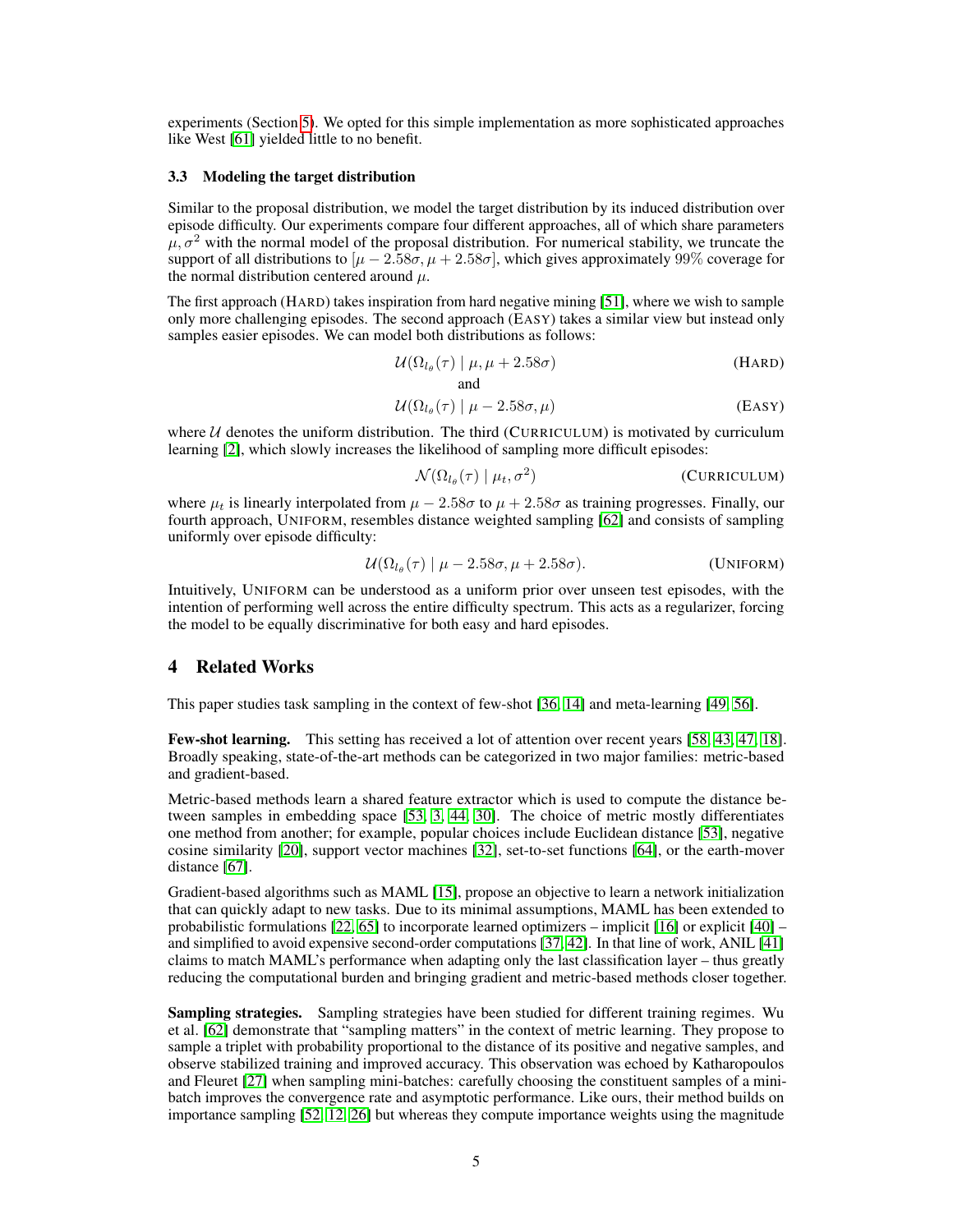of the model's gradients, we use the episode's difficulty. Similar insights were also observed in reinforcement learning, where Schaul et al. [\[48\]](#page-11-17) suggests a scheme to sample transitions according to the temporal difference error.

Closer to our work, Sun et al. [\[55\]](#page-12-1) present a hard-mining scheme where the most challenging classes across episodes are pooled together and used to create new episodes. Observing that the difficulty of a class is intrinsically linked to the other classes in the episode, Liu et al. [\[33\]](#page-11-1) propose a mechanism to track the difficulty across every class pair. They use this mechanism to build a curriculum [\[2,](#page-10-11) [63\]](#page-12-16) of increasingly difficult episodes. In contrast to these two approaches, our proposed method makes use of importance sampling to mimic the target distribution rather than sampling from it directly. This helps achieve fast and efficient sampling without any preprocessing requirements.

# <span id="page-5-0"></span>5 Experiments

We first validate the assumptions underlying our proposed IS estimator and shed light on the properties of episode difficulty. Then, we answer the question we pose in the introduction, namely: *what is the best way to sample episodes?* Finally, we ask if better sampling improves few-shot classification.

# 5.1 Experimental setup

We review the standardized few-shot benchmarks and provide a detailed description in Appendix [A.](#page--1-0)

Datasets. We use two standardized image classification datasets, Mini-ImageNet [\[58\]](#page-12-13) and Tiered-ImageNet [\[45\]](#page-11-18), both subsets of ImageNet [\[10\]](#page-10-18). Mini-ImageNet consists of 64 classes for training, 16 for validation, and 20 for testing; we use the class splits introduced by Ravi and Larochelle [\[43\]](#page-11-10). Tiered-ImageNet contains 608 classes split into 351, 97, and 160 for training, validation, and testing, respectively.

Network architectures. We train two model architectures. A 4-layer convolution network conv(64)<sup>4</sup> Vinyals et al. [\[58\]](#page-12-13) with 64 channels per layer. And ResNet-12, a 12-layer deep residual network [\[23\]](#page-10-19) introduced by Oreshkin et al. [\[39\]](#page-11-19). Both architectures use batch normalization [\[25\]](#page-11-20) after every convolutional layer and ReLU as the non-linearity.

Training algorithms. For the metric-based family, we use ProtoNet with Euclidean [\[53\]](#page-12-5) and scaled negative cosine similarity measures [\[20\]](#page-10-5). Additionally, we use MAML [\[15\]](#page-10-6) and ANIL [\[41\]](#page-11-4) as representative gradient-based algorithms.

Hyper-parameters. We tune hyper-parameters for each algorithm and dataset to work well across different few-shot settings and network architectures. Additionally, we keep the hyper-parameters the same across all different sampling methods for a fair comparison. We train for 20k iterations with a mini-batch of size 16 and 32 for Mini-ImageNet and Tiered-ImageNet respectively, and validate every 1k iterations on 1k episodes. The best performing model is finally evaluated on 1k test episodes.

# <span id="page-5-1"></span>5.2 Understanding episode difficulty

All the models in this subsection are trained using baseline sampling as described in Section [2.1,](#page-1-1) *i.e.*, episodic training without importance sampling.

# 5.2.1 Episode difficulty is approximately normally distributed

We begin our analysis by verifying that the distribution over episode difficulty induced by  $q(\tau)$  is approximately normal. In Fig. [1,](#page-6-0) we use the difficulty of 10k test episodes sampled with  $q(\tau)$ . The difficulties are computed using  $conv(64)_4$  trained with ProtoNet and MAML on Mini-ImageNet for 1-shot 5-way classification. The episode difficulty density plots follow a bell curve, which are naturally modeled with a normal distribution. The Q-Q plots, typically used to assess normality, suggest the same – the closer the curve is to the identity line, the closer the distribution is to a normal.

Finally, we compute the Shapiro-Wilk test for normality [\[50\]](#page-12-17), which tests for the null hypothesis that the data is drawn from a normal distribution. Since the p-value for this test is sensitive to the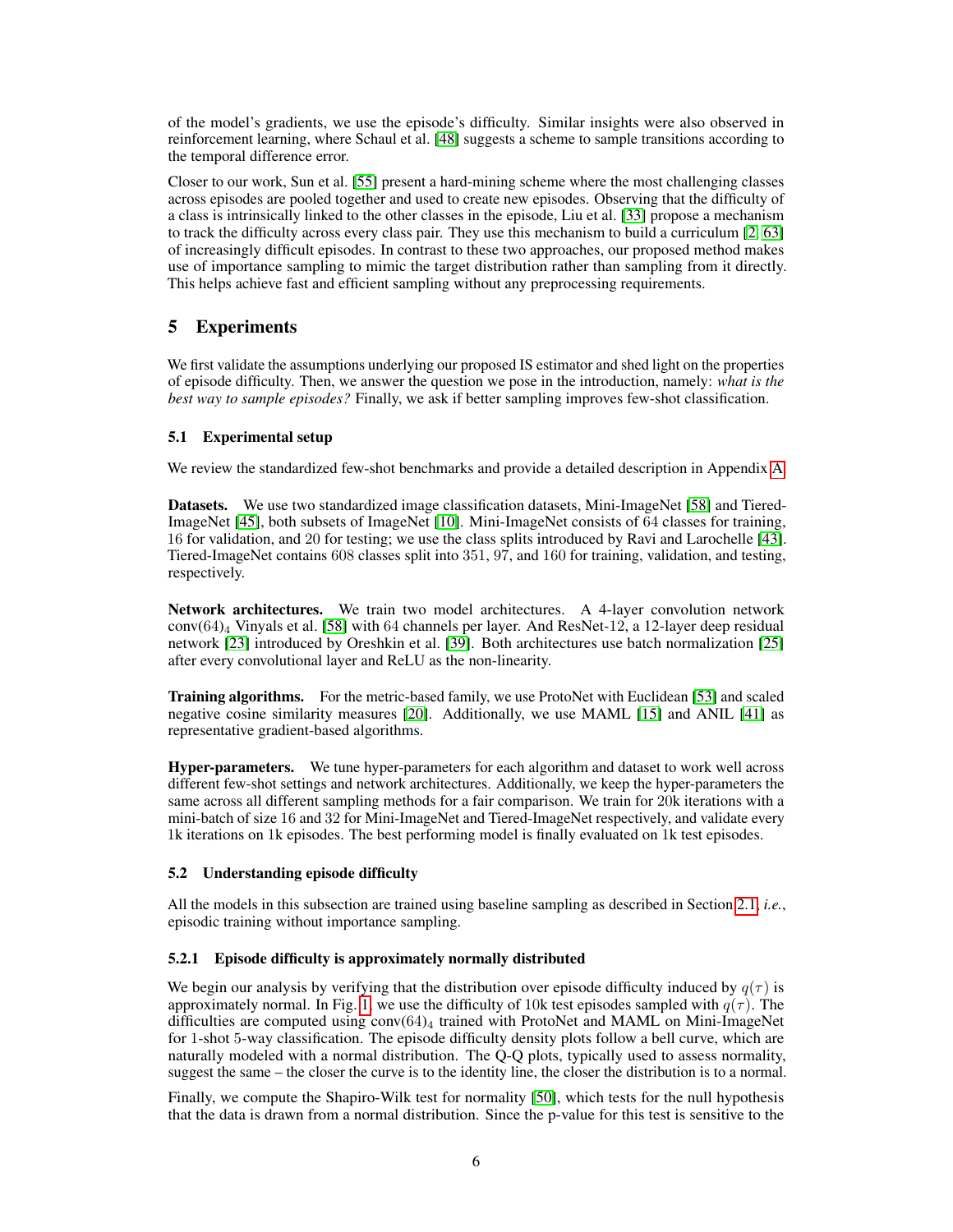<span id="page-6-0"></span>

Figure 1: Episode difficulty is approximately normally distributed. Density (left) and Q-Q (right) plots of the episode difficulty computed by conv(64)4's on Mini-ImageNet (1-shot 5-way), trained using ProtoNets (cosine) and MAML (depicted in the legends). The values are computed over 10k test episodes. The density plots follow a bell curve, with the density peak in the middle, which quickly drops-off on either side of the peak. The Q-Q plots are close to the identity line (in black). The closer the curve is to the identity line, the closer the distribution is to a normal. Both suggest that the episode difficulty distribution can be normally approximated.

sample size<sup>[4](#page-6-1)</sup>, we subsample 50 values 100 times and average rejection rates over these subsets. With  $\alpha = 0.05$ , the null hypothesis is rejected 14% and 17% of the time for Mini-ImageNet and Tiered-ImageNet respectively, thus suggesting that episode difficulty can be reliably approximated with a normal distribution.

#### 5.2.2 Independence from modeling choices

By definition, the notion of episode difficulty is tightly coupled to the model likelihood  $l_\theta$  (Section [2.3\)](#page-2-1), and hence to the modeling variables such as learning algorithm, network architecture, and model parameters. We check if episode difficulty transfers across different choices for these variables.

<span id="page-6-2"></span>

Figure 2: Episode difficulty transfers across training algorithms. Scatter plots (with regression lines) of the episode difficulty computed on 1k Mini-ImageNet test episodes (1-shot 5-way) by  $conv(64)<sub>4</sub>$ 's trained using different algorithms. The positive correlation suggests that an episode that is difficult for one training algorithm will be difficult for another.

We are concerned with the *relative ranking* of the episode difficulty and not the actual values. To this end, we will use the Spearman rank-order correlation coefficient, a non-parametric measure of the monotonicity of the relationship between two sets of values. This value lies within  $[-1; 1]$ , with 0 implying no correlation, and  $+1$  and −1 implying exact positive and negative correlations, respectively.

Training algorithm. We first check the dependence on the training algorithm. We use all four algorithms to train conv $(64)_4$ 's for 1-shot 5-way classification on Mini-ImageNet, then compute episode difficulty over 10k test episodes. The Spearman rankorder correlation coefficients for the difficulty values computed with respect to all possible pairs of training algorithms are  $> 0.65$ . This positive correlation is illustrated in Fig. [2](#page-6-2) and suggests that an episode that is difficult for one training algorithm is very likely to be difficult for another.

Network architecture. Next we analyze the dependence on the network architecture. We trained  $conv(64)_4$  and ResNet-12's using all training algorithms for Mini-ImageNet 1-shot 5-way classi-

<span id="page-6-1"></span><sup>4</sup> For a large sample size, the p-values are not reliable as they may detect trivial departures from normality.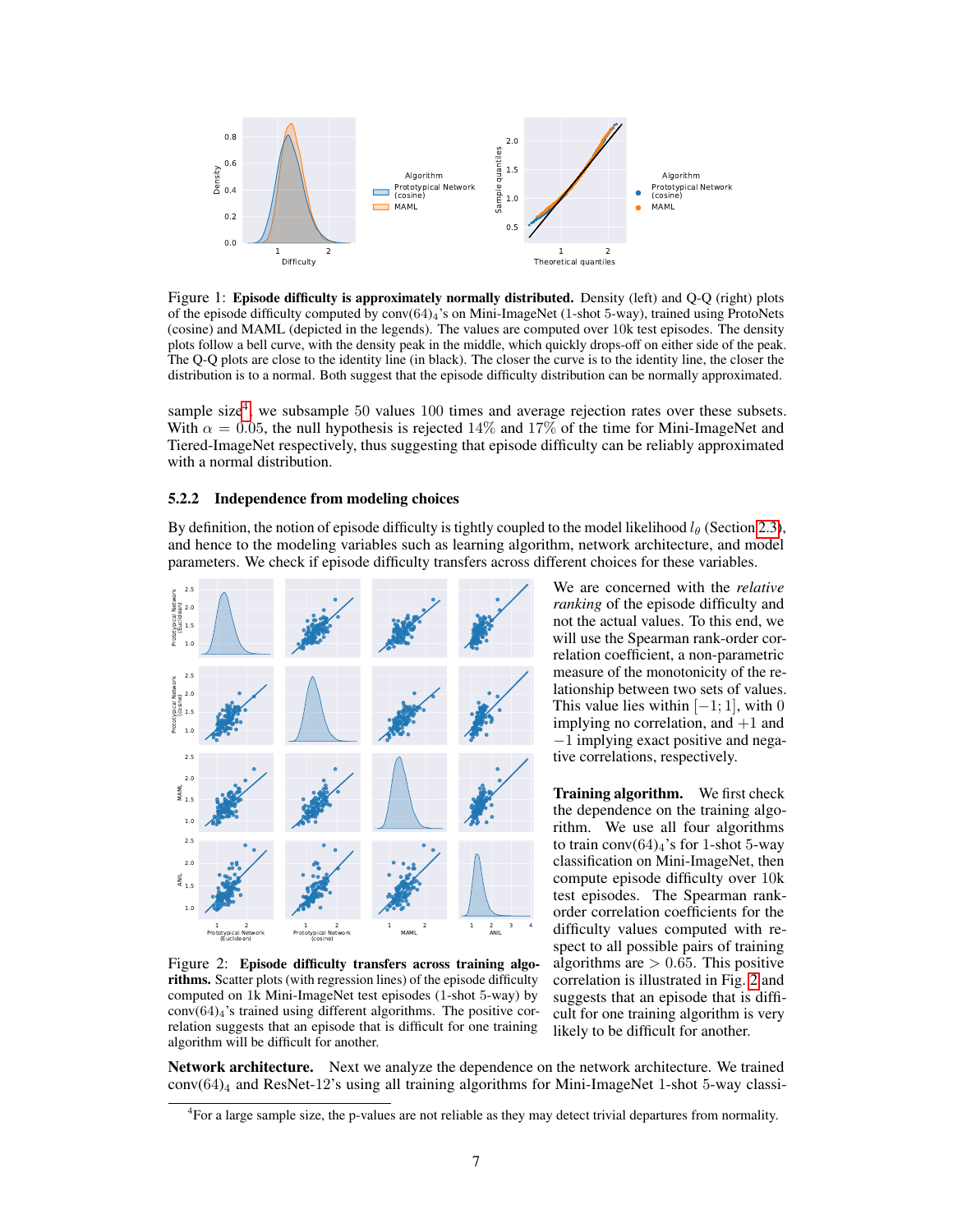<span id="page-7-0"></span>

Figure 3: Episode difficulty transfers across network architectures. Scatter-plots (with regression lines) of the episode difficulty computed by  $conv(64)<sub>4</sub>$  and ResNet-12's trained using different algorithms. This is computed for 10k 1-shot 5-way test episodes from Mini-ImageNet. We observe a strong positive correlation between the computed values for both network architectures.



fication. We compute the episode difficulties for 10k test episodes and compute their Spearman rank-order correlation coefficients across the two architectures, for a given algorithm. The correlation coefficients are 0.57 for ProtoNet (Euclidean), 0.72 for ProtoNet (cosine), 0.58 for MAML, and 0.49 for ANIL. Fig. [3](#page-7-0) illustrates this positive correlation, suggesting that episode difficulty is transferred across network architectures with high probability.

**Model parameters during training.** Lastly, we study the dependence on model parameters during training. We select the 50 *easiest* and 50 *hardest* episodes, *i.e.*, episodes with the lowest and highest difficulties respectively, from 1k test episodes. We track the episode difficulty for all episodes over the training phase and visualize the trend in Fig. [4](#page-7-0) for  $conv(64)_4$ 's trained using different training algorithms on Mini-ImageNet (1-shot 5-way). Throughout training, easy episodes remain easy and hard episodes remain hard, hence suggesting that episode difficulty transfers across different model parameters during training. Since the episode difficulty does not change drastically during the training process, we can estimate it with a running average over the training iterations. This justifies the *online* modeling of the proposal distribution in Section [3.2.](#page-3-1)

| Table 1. Few-shot accuracies on benchmark gatasets for 5-way few-shot episodes in the offinite setting.                |
|------------------------------------------------------------------------------------------------------------------------|
| Mean accuracy and 95% confidence interval computed over 1k test episodes. The first row in every scenario              |
| denotes baseline sampling. Best results for a fixed scenario are shown in bold and the $\dagger$ indicates matching or |
| improving over baseline sampling.                                                                                      |
|                                                                                                                        |

<span id="page-7-1"></span>Table 1: Few-shot accuracies on benchmark datasets for 5-way few-shot episodes in the offline setting.

|                           |                                            | Mini-ImageNet            | Tiered-ImageNet  |                                                                                                                                                                                                                                                                                    |                |                |
|---------------------------|--------------------------------------------|--------------------------|------------------|------------------------------------------------------------------------------------------------------------------------------------------------------------------------------------------------------------------------------------------------------------------------------------|----------------|----------------|
|                           | conv(64) <sub>4</sub>                      |                          | ResNet-12        |                                                                                                                                                                                                                                                                                    | ResNet-12      |                |
|                           | 1-shot $(\%)$                              | 5-shot $(\%)$            | 1-shot $(\%)$    | 5-shot $(\%)$                                                                                                                                                                                                                                                                      | 1-shot $(\%)$  | 5-shot $(\% )$ |
| ProtoNet (cosine)         | $50.03 + 0.61$                             | $61.56 \pm 0.53$         | $52.85 \pm 0.64$ | $62.11 \pm 0.52$                                                                                                                                                                                                                                                                   | $60.01 + 0.73$ | $72.75 + 0.59$ |
| + Easy                    | $49.60 + 0.61^{\dagger}$                   |                          |                  | $65.17\pm0.53^{\dagger}$ $53.35\pm0.63^{\dagger}$ $63.55\pm0.53^{\dagger}$ $60.03\pm0.75^{\dagger}$ $74.65\pm0.57^{\dagger}$                                                                                                                                                       |                |                |
| $+ HARD$                  | $49.01 + 0.60$                             | $66.45 + 0.50^{\dagger}$ |                  | $52.65 \pm 0.63^{\dagger}$ $70.15 \pm 0.51^{\dagger}$ $55.44 \pm 0.72$ $75.97 \pm 0.55^{\dagger}$                                                                                                                                                                                  |                |                |
| + CURRICULUM<br>+ UNIFORM | $49.38 + 0.61$<br>$50.07 + 0.59^{\dagger}$ |                          |                  | $64.12\pm0.53^{\dagger}$ 53.21 $\pm0.65^{\dagger}$ 65.89 $\pm0.52^{\dagger}$ 60.37 $\pm$ 0.76 <sup>†</sup> 75.32 $\pm$ 0.58 <sup>†</sup><br>$66.33 \pm 0.52^{\dagger}$ 54.27 $\pm 0.65^{\dagger}$ 70.85 $\pm 0.51^{\dagger}$ 60.27 $\pm 0.75^{\dagger}$ 78.36 $\pm 0.54^{\dagger}$ |                |                |
|                           |                                            |                          |                  |                                                                                                                                                                                                                                                                                    |                |                |

### 5.3 Comparing episode sampling methods

We compare different methods for episode sampling. To ensure fair comparisons, we use the offline formulation (Section [3.2\)](#page-3-1) so that all sampling methods share the same pre-trained network (the network trained using baseline sampling) when computing proposal likelihoods. We compute results over 2 datasets, 2 network architectures, 4 algorithms and 2 few-shot protocols, totaling in 24 scenarios. Table [1](#page-7-1) presents results on ProtoNet (cosine), while the rest are in Appendix [D.](#page--1-1)

We observe that, although not strictly dominant, UNIFORM tends to outperform other methods as it is within the statistical confidence of the best method in  $19/24$  scenarios. For the  $5/24$  scenarios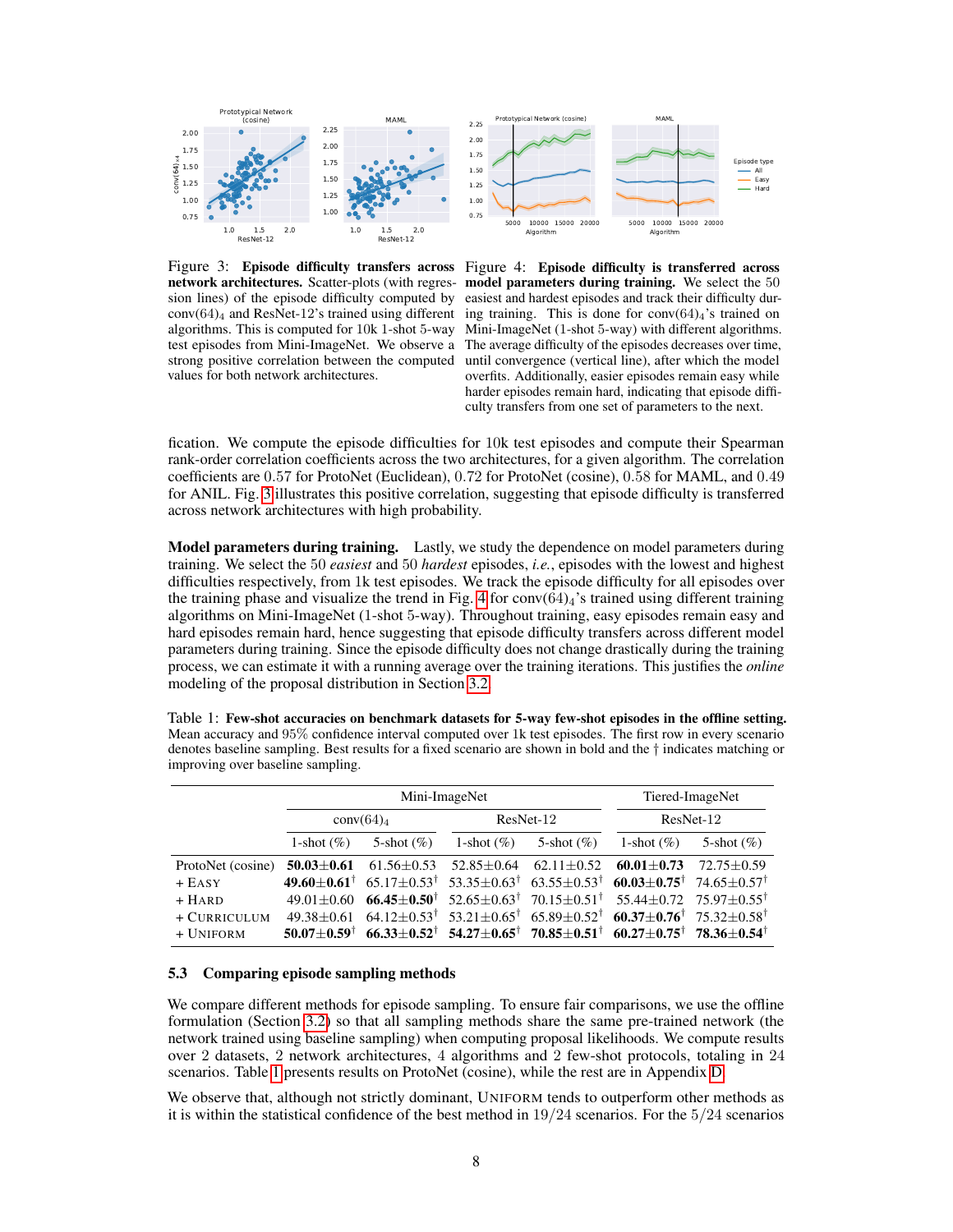<span id="page-8-0"></span>Table 2: Few-shot accuracies on benchmark datasets for 5-way few-shot episodes in the offline and online settings. The mean accuracy and the 95% confidence interval are reported for evaluation done over 1k test episodes. The first row in every scenario denotes baseline sampling. Best results for a fixed scenario are shown in bold. Results where a sampling technique is better than or comparable to baseline sampling are denoted by  $\dagger$ . UNIFORM (Online) retains most of the performance of the offline formulation while being significantly easier to implement (online is competitive in  $15/24$  scenarios vs  $16/24$  for offline).

|                                                                                                                                                                                       |                    | Mini-ImageNet                     | Tiered-ImageNet                   |                                   |                                                                                                                                             |                  |
|---------------------------------------------------------------------------------------------------------------------------------------------------------------------------------------|--------------------|-----------------------------------|-----------------------------------|-----------------------------------|---------------------------------------------------------------------------------------------------------------------------------------------|------------------|
|                                                                                                                                                                                       |                    | conv(64) <sub>4</sub>             | ResNet-12                         |                                   | ResNet-12                                                                                                                                   |                  |
|                                                                                                                                                                                       | 1-shot $(\%)$      | 5-shot $(\% )$                    | 1-shot $(\%)$                     | 5-shot $(\% )$                    | 1-shot $(\%)$                                                                                                                               | 5-shot $(\% )$   |
| ProtoNet (Euclidean)                                                                                                                                                                  | 49.06 $\pm$ 0.60   | $65.28 \pm 0.52$                  | $49.67 \pm 0.64$                  | $67.45 \pm 0.51$                  | $59.10 + 0.73$                                                                                                                              | 76.95±0.56       |
| + UNIFORM (Offline)                                                                                                                                                                   |                    |                                   |                                   |                                   | $48.19\pm0.62$ $66.73\pm0.52^{\dagger}$ $53.94\pm0.63^{\dagger}$ $70.79\pm0.49^{\dagger}$ $58.63\pm0.76^{\dagger}$ $78.62\pm0.55^{\dagger}$ |                  |
| + UNIFORM (Online)                                                                                                                                                                    |                    |                                   |                                   |                                   | 48.39±0.62 67.86±0.50 <sup>†</sup> 52.97±0.64 <sup>†</sup> 70.63±0.50 <sup>†</sup> 59.67±0.70 <sup>†</sup> 78.73±0.55 <sup>†</sup>          |                  |
| ProtoNet (cosine)                                                                                                                                                                     | $50.03 {\pm} 0.61$ | $61.56 \pm 0.53$                  | $52.85 \pm 0.64$ $62.11 \pm 0.52$ |                                   | $60.01 + 0.73$                                                                                                                              | $72.75 + 0.59$   |
| + UNIFORM (Offline) $50.07 \pm 0.59^{\dagger}$ 66.33 $\pm 0.52^{\dagger}$ 54.27 $\pm 0.65^{\dagger}$ 70.85 $\pm 0.51^{\dagger}$ 60.27 $\pm 0.75^{\dagger}$ 78.36 $\pm 0.54^{\dagger}$ |                    |                                   |                                   |                                   |                                                                                                                                             |                  |
| + UNIFORM (Online) $50.06 \pm 0.61^{\dagger}$ 65.99 $\pm 0.52^{\dagger}$ 53.90 $\pm 0.63^{\dagger}$ 68.78 $\pm 0.51^{\dagger}$ 61.37 $\pm 0.72^{\dagger}$ 77.81 $\pm 0.56^{\dagger}$  |                    |                                   |                                   |                                   |                                                                                                                                             |                  |
| <b>MAML</b>                                                                                                                                                                           |                    | $46.88 \pm 0.60$ 55.16 $\pm$ 0.55 |                                   | $49.92 \pm 0.65$ 63.93 $\pm 0.59$ | $55.37 \pm 0.74$                                                                                                                            | $72.93 + 0.60$   |
| + UNIFORM (Offline) $46.67 \pm 0.63^{\dagger}$ 62.09 $\pm 0.55^{\dagger}$ 52.65 $\pm 0.65^{\dagger}$ 66.76 $\pm 0.57^{\dagger}$                                                       |                    |                                   |                                   |                                   | $54.58 + 0.77$                                                                                                                              | $72.00 + 0.66$   |
| + UNIFORM (Online) $46.70 \pm 0.61^{\dagger}$ 61.62 $\pm 0.54^{\dagger}$ 51.17 $\pm 0.68^{\dagger}$ 65.63 $\pm 0.57^{\dagger}$ 57.15 $\pm 0.74^{\dagger}$                             |                    |                                   |                                   |                                   |                                                                                                                                             | $71.67 + 0.67$   |
| <b>ANIL</b>                                                                                                                                                                           | 46.59 $\pm 0.60$   | $63.47 \pm 0.55$                  | $49.65 \pm 0.65$                  | $59.51 \pm 0.56$                  | $54.77 \pm 0.76$                                                                                                                            | $69.28 \pm 0.67$ |
| $+$ UNIFORM (Offline) 46.93 $\pm$ 0.62 <sup>†</sup>                                                                                                                                   |                    |                                   |                                   |                                   | 62.75±0.60 49.56±0.62 <sup>†</sup> 64.72±0.60 <sup>†</sup> 54.15±0.79 <sup>†</sup> 70.44±0.69 <sup>†</sup>                                  |                  |
| + UNIFORM (Online) $46.82 \pm 0.63^{\dagger}$                                                                                                                                         |                    |                                   |                                   |                                   | 62.63±0.59 49.82±0.68 <sup>†</sup> 64.51±0.62 <sup>†</sup> 55.18±0.74 <sup>†</sup> 69.55±0.71 <sup>†</sup>                                  |                  |

where UNIFORM underperforms, it closely trails behind the best methods. Compared to baseline sampling, the average degradation of UNIFORM is  $-0.83\%$  and at most  $-1.44\%$  (ignoring the standard deviations) in  $4/24$  scenarios. Conversely, UNIFORM boosts accuracy by as much as  $8.74\%$ and on average by  $3.86\%$  (ignoring the standard deviations) in  $13/24$  scenarios. We attribute this overall good performance to the fact that uniform sampling puts a uniform distribution prior over the (unseen) test episodes, with the intention of performing well across the entire difficulty spectrum. This acts as a regularizer, forcing the model to be equally discriminative for easy and hard episodes. If we knew the test episode distribution, upweighting episodes that are most likely under that distribution will improve transfer accuracy [\[13\]](#page-10-20). However, this uninformative prior is the safest choice without additional information about the test episodes.

Second best is baseline sampling as it is statistically competitive on  $10/24$  scenarios, while EASY, HARD, and CURRICULUM only appear among the better methods in 4, 4, and 9 scenarios, respectively.

### 5.4 Online approximation of the proposal distribution

Although the offline formulation is better suited for analysis experiments, it is expensive as it requires a pre-training phase for the proposal network and 2 forward passes during episodic training (one for the episode loss, another for the proposal density). In this subsection, we show that the online formulation faithfully approximates offline sampling and can retain most of the performance improvements from UNIFORM. We take the same 24 scenarios as in the previous subsection, and compare baseline sampling against offline and online UNIFORM. Table [2](#page-8-0) reports the full suite of results.

We observe that baseline is statistically competitive on  $9/24$  scenarios; on the other hand, offline and online UNIFORM perform similarly on aggregate, as they are within the best results in 16/24 and 15/24 scenarios respectively. Similar to its offline counterpart, online UNIFORM does better than or comparable to baseline sampling in 21 out of 24 scenarios. On the  $3/24$  scenarios where online UNIFORM underperforms compared to baseline, the average degradation is  $-0.92\%$ , and at most  $-1.26\%$  (ignoring the standard deviations). Conversely, in the remaining scenarios, it boosts accuracy by as much as  $6.67\%$  and on average by  $2.24\%$  (ignoring the standard deviations). Therefore, using online UNIFORM, while computationally comparable to baseline sampling, results in a boost in few-shot performance; when it underperforms, it trails closely. We also compute the mean accuracy difference between the offline and online formulation, which is  $0.07\% \pm 0.35$  accuracy points. This confirms that both the offline and online methods produce quantitatively similar outcomes.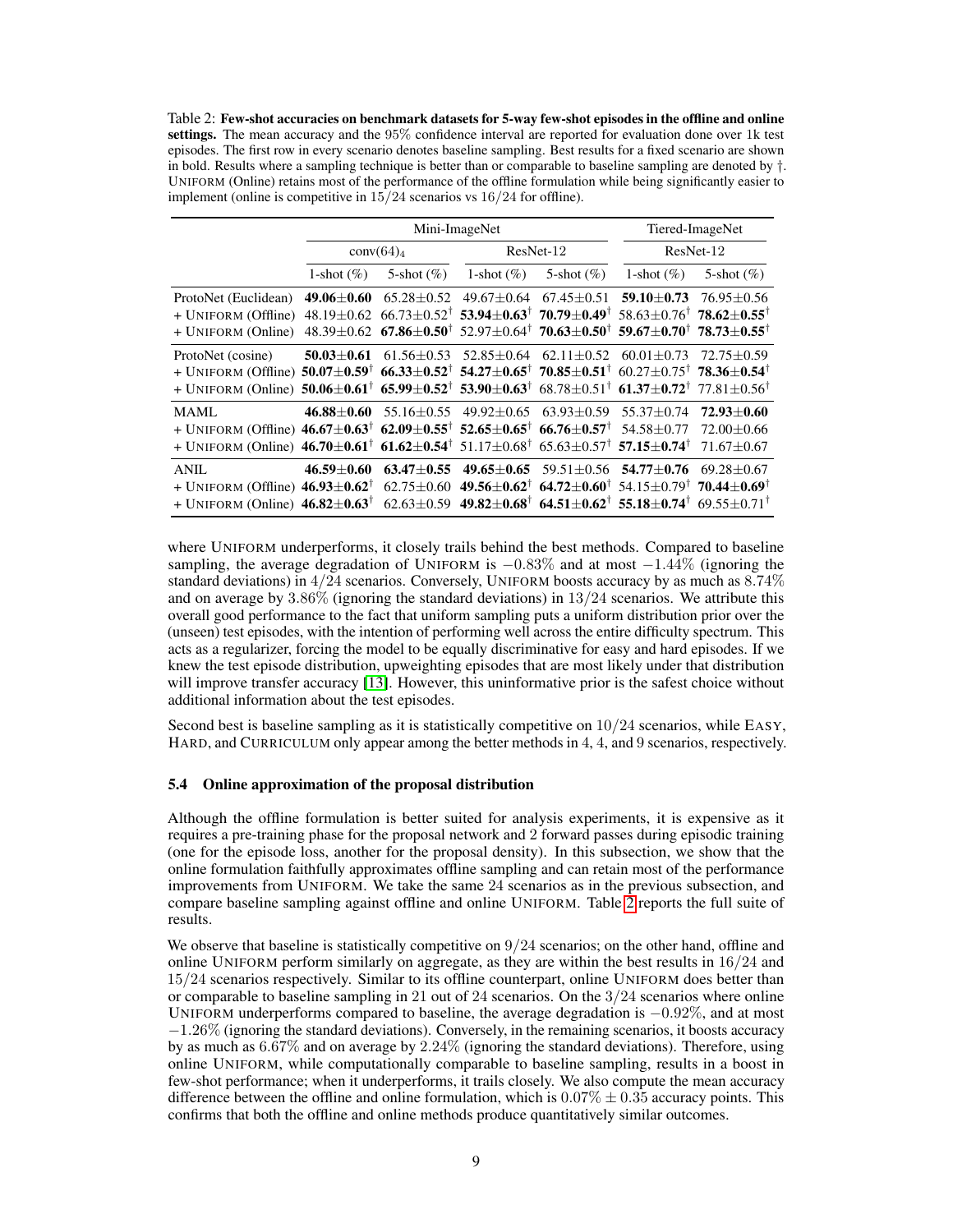<span id="page-9-0"></span>Table 3: Few-shot accuracies for 5-way cross-domain few-shot episodes after training on Mini-ImageNet. The mean accuracy and the 95% confidence interval are reported for evaluation done over 1k test episodes. The first row in every scenario denotes baseline sampling. Best results for a fixed scenario are shown in bold.

|                                                                                                             | $CUB-200$                                                           | <b>Describable Textures</b><br>conv(64) <sub>4</sub> |  |  |
|-------------------------------------------------------------------------------------------------------------|---------------------------------------------------------------------|------------------------------------------------------|--|--|
|                                                                                                             | ResNet-12                                                           |                                                      |  |  |
|                                                                                                             | 1-shot $(\%)$ 5-shot $(\%)$ 1-shot $(\%)$ 5-shot $(\%)$             |                                                      |  |  |
| ProtoNet (cosine)<br>+ UNIFORM (Online) $40.55 \pm 0.60$ 56.30 $\pm 0.55$ 33.63 $\pm 0.47$ 43.28 $\pm 0.44$ | $38.67 \pm 0.60$ $49.75 \pm 0.57$ $32.09 \pm 0.45$ $38.44 \pm 0.41$ |                                                      |  |  |
| <b>MAML</b><br>+ UNIFORM (Online) $37.18 \pm 0.55$ 46.58 $\pm 0.58$ 31.84 $\pm 0.49$ 40.81 $\pm 0.44$       | $35.80 \pm 0.56$ $45.16 \pm 0.62$ $29.47 \pm 0.46$ $37.85 \pm 0.47$ |                                                      |  |  |

### 5.5 Better sampling improves cross-domain transfer

To further validate the role of episode sampling as a way to improve generalization, we evaluate the models trained in the previous subsection on episodes from completely different domains. Specifically, we use the models trained on Mini-ImageNet with baseline and online UNIFORM sampling to evaluate on the test episodes of CUB-200 [\[60\]](#page-12-18), Describable Textures [\[8\]](#page-10-21), FGVC Aircrafts [\[35\]](#page-11-21), and VGG Flowers [\[38\]](#page-11-22), following the splits of Triantafillou et al. [\[57\]](#page-12-19). Table [3](#page-9-0) displays results for ProtoNet (cosine) and MAML on CUB-200 and Describable Textures, with the complete set of experiments available in Appendix [F.](#page--1-2) Out of the 64 total cross-domain scenarios, online UNIFORM does statistically better in 49/64 scenarios, comparable in 12/64 scenarios and worse in only 3/64 scenarios. These results further go to show that sampling matters in episodic training.

<span id="page-9-2"></span>Table 4: Few-shot accuracies on benchmark datasets for 5-way few-shot episodes using FEAT. The mean accuracy and the 95% confidence interval are reported for evaluation done over 10k test episodes with a ResNet-12. The first row in every scenario denotes baseline sampling. Best results for a fixed scenario are shown in bold. UNIFORM (Online) improves FEAT's accuracy in 3/4 scenarios, demonstrating that sampling matters even for state-of-the-art few-shot methods.

|                                                                                                       | Mini-ImageNet |                                                                                   | Tiered-ImageNet |  |
|-------------------------------------------------------------------------------------------------------|---------------|-----------------------------------------------------------------------------------|-----------------|--|
|                                                                                                       |               | 1-shot $(\%)$ 5-shot $(\%)$ 1-shot $(\%)$ 5-shot $(\%)$                           |                 |  |
| <b>FEAT</b><br>+ UNIFORM (Online) $66.27 \pm 0.20$ 81.54 $\pm 0.14$ 70.61 $\pm 0.23$ 84.42 $\pm 0.16$ |               | $66.02 \pm 0.20$ 81.17 $\pm$ 0.14 <b>70.50</b> $\pm$ <b>0.23</b> 84.26 $\pm$ 0.16 |                 |  |

### 5.6 Better sampling improves few-shot classification

The results in the previous subsections suggest that online UNIFORM yields a *simple and universally applicable* method to improve episode sampling. To validate that state-of-the-art methods can also benefit from better sampling, we take the recently proposed FEAT [\[64\]](#page-12-6) algorithm and augment it with our IS-based implementation of online UNIFORM. Concretely, we use their open-source implementation<sup>[5](#page-9-1)</sup> to train both baseline and online UNIFORM sampling. We use the prescribed hyper-parameters without any modifications. Results for ResNet-12 on Mini-ImageNet and Tiered-ImageNet are reported in Table [4,](#page-9-2) where online UNIFORM outperforms baseline sampling on 3/4 scenarios and is matched on the remaining one. Thus, better episodic sampling can improve few-shot classification even for the very best methods.

# 6 Conclusion

This manuscript presents a careful study of sampling in the context of few-shot learning, with an eye on episodes and their difficulty. Following an empirical study of episode difficulty, we propose an importance sampling-based method to compare different episode sampling schemes. Our experiments suggest that sampling uniformly over episode difficulty performs best across datasets, training algorithms, network architectures and few-shot protocols. Avenues for future work include devising better sampling strategies, analysis beyond few-shot classification (*e.g.*, regression, reinforcement learning), and a theoretical grounding explaining our observations.

<span id="page-9-1"></span> $5$ Available at: <https://github.com/Sha-Lab/FEAT>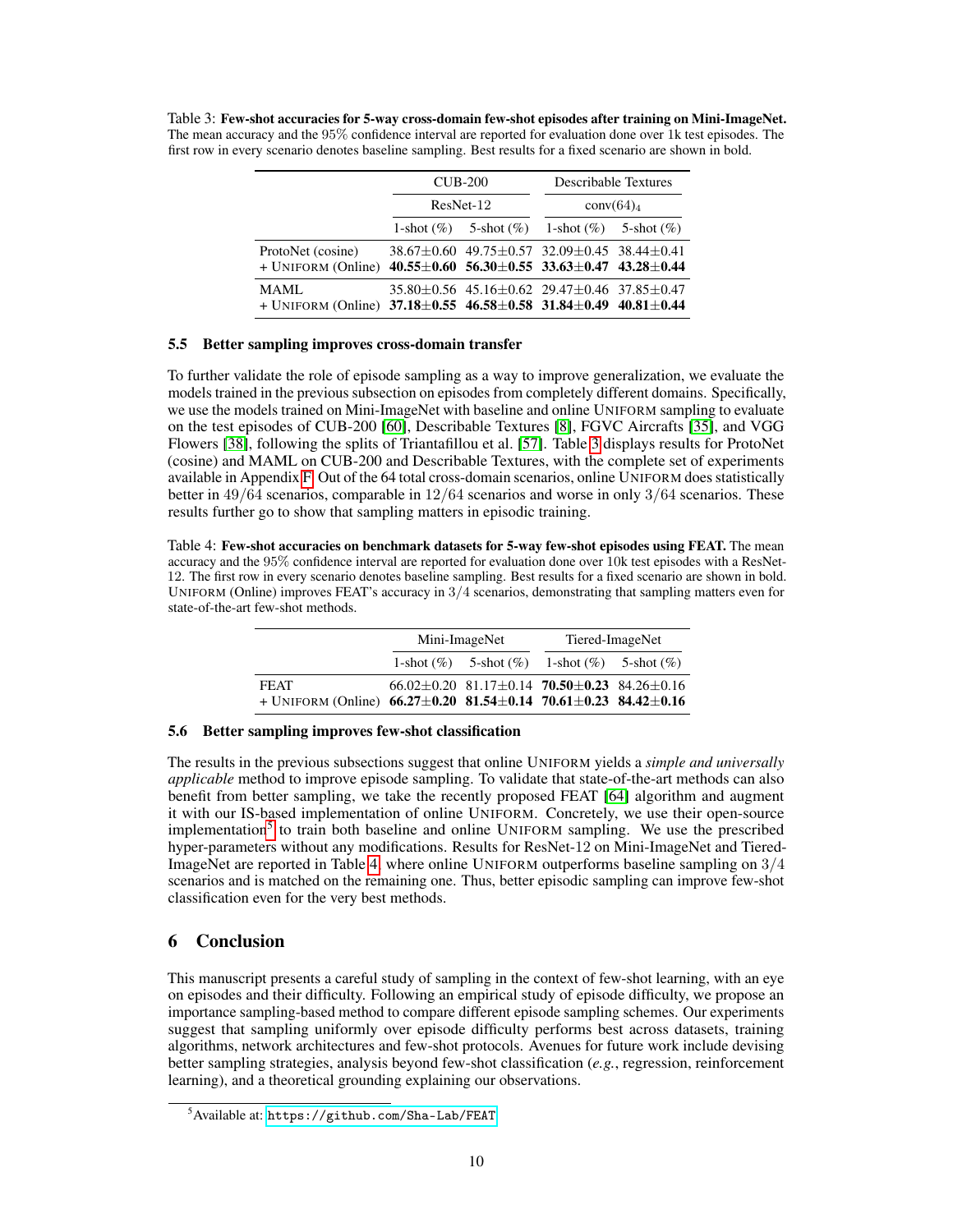### References

- [1] S. M. R. Arnold, P. Mahajan, D. Datta, I. Bunner, and K. S. Zarkias. learn2learn: A library for Meta-Learning research. Aug. 2020. URL <http://arxiv.org/abs/2008.12284>.
- <span id="page-10-11"></span>[2] Y. Bengio, J. Louradour, R. Collobert, and J. Weston. Curriculum learning. In *Proceedings of the 26th Annual International Conference on Machine Learning*, ICML '09, pages 41–48, New York, NY, USA, June 2009. Association for Computing Machinery. URL <https://doi.org/10.1145/1553374.1553380>.
- <span id="page-10-14"></span>[3] L. Bertinetto, J. F. Henriques, P. Torr, and A. Vedaldi. Meta-learning with differentiable closed-form solvers. Sept. 2018. URL <https://openreview.net/pdf?id=HyxnZh0ct7>.
- <span id="page-10-1"></span>[4] D. P. Bertsekas and J. N. Tsitsiklis. Neuro-Dynamic programming. 27(6), Jan. 1996. URL [https:](https://www.researchgate.net/publication/216722122_Neuro-Dynamic_Programming) [//www.researchgate.net/publication/216722122\\_Neuro-Dynamic\\_Programming](https://www.researchgate.net/publication/216722122_Neuro-Dynamic_Programming).
- <span id="page-10-3"></span>[5] L. Bottou, F. E. Curtis, and J. Nocedal. Optimization methods for large-scale machine learning. June 2016. URL <http://arxiv.org/abs/1606.04838>.
- <span id="page-10-0"></span>[6] M. Botvinick, S. Ritter, J. X. Wang, Z. Kurth-Nelson, C. Blundell, and D. Hassabis. Reinforcement learning, fast and slow. *Trends in cognitive sciences*, 23(5):408–422, 2019.
- <span id="page-10-7"></span>[7] W.-L. Chao, H.-J. Ye, D.-C. Zhan, M. Campbell, and K. Q. Weinberger. Revisiting meta-learning as supervised learning. *arXiv preprint arXiv:2002.00573*, 2020.
- <span id="page-10-21"></span>[8] M. Cimpoi, S. Maji, I. Kokkinos, S. Mohamed, and A. Vedaldi. Describing textures in the wild. In *Proceedings of the IEEE Conference on Computer Vision and Pattern Recognition*, pages 3606–3613, 2014.
- <span id="page-10-4"></span>[9] D. Csiba and P. Richtárik. Importance sampling for minibatches. *J. Mach. Learn. Res.*, 19(27):1–21, 2018. URL <http://jmlr.org/papers/v19/16-241.html>.
- <span id="page-10-18"></span>[10] J. Deng, W. Dong, R. Socher, L.-J. Li, K. Li, and L. Fei-Fei. Imagenet: A large-scale hierarchical image database. In *2009 IEEE conference on computer vision and pattern recognition*, pages 248–255. Ieee, 2009.
- <span id="page-10-9"></span>[11] G. S. Dhillon, P. Chaudhari, A. Ravichandran, and S. Soatto. A baseline for few-shot image classification. In *International Conference on Learning Representations*, 2019.
- <span id="page-10-17"></span>[12] A. Doucet, N. d. Freitas, and N. Gordon, editors. *Sequential Monte Carlo Methods in Practice*. Springer, New York, NY, 2001. URL <https://link.springer.com/book/10.1007/978-1-4757-3437-9>.
- <span id="page-10-20"></span>[13] A. Fallah, A. Mokhtari, and A. Ozdaglar. Generalization of model-agnostic meta-learning algorithms: Recurring and unseen tasks. *arXiv preprint arXiv:2102.03832*, 2021.
- <span id="page-10-12"></span>[14] L. Fei-Fei, R. Fergus, and P. Perona. One-shot learning of object categories. *IEEE Trans. Pattern Anal. Mach. Intell.*, 28(4):594–611, Apr. 2006. URL <http://dx.doi.org/10.1109/TPAMI.2006.79>.
- <span id="page-10-6"></span>[15] C. Finn, P. Abbeel, and S. Levine. Model-agnostic meta-learning for fast adaptation of deep networks. In *International Conference on Machine Learning*, pages 1126–1135. PMLR, 2017.
- <span id="page-10-16"></span>[16] S. Flennerhag, A. A. Rusu, R. Pascanu, H. Yin, and R. Hadsell. Meta-Learning with warped gradient descent. Aug. 2019. URL <http://arxiv.org/abs/1909.00025>.
- <span id="page-10-2"></span>[17] M. P. Friedlander and M. Schmidt. Hybrid Deterministic-Stochastic methods for data fitting. *SIAM J. Sci. Comput.*, 34(3):A1380–A1405, Jan. 2012. URL <https://doi.org/10.1137/110830629>.
- <span id="page-10-13"></span>[18] M. Garnelo, D. Rosenbaum, C. Maddison, T. Ramalho, D. Saxton, M. Shanahan, Y. W. Teh, D. Rezende, and S. M. A. Eslami. Conditional neural processes. In J. Dy and A. Krause, editors, *Proceedings of the 35th International Conference on Machine Learning*, volume 80 of *Proceedings of Machine Learning Research*, pages 1704–1713, Stockholmsmässan, Stockholm Sweden, 2018. PMLR. URL <http://proceedings.mlr.press/v80/garnelo18a.html>.
- [19] G. Ghiasi, T.-Y. Lin, and Q. V. Le. Dropblock: a regularization method for convolutional networks. In *Proceedings of the 32nd International Conference on Neural Information Processing Systems*, pages 10750–10760, 2018.
- <span id="page-10-5"></span>[20] S. Gidaris and N. Komodakis. Dynamic few-shot visual learning without forgetting. In *Proceedings of the IEEE Conference on Computer Vision and Pattern Recognition*, pages 4367–4375, 2018.
- <span id="page-10-10"></span>[21] P. Glasserman. *Monte Carlo methods in financial engineering*. Springer, New York, 2004. ISBN 0387004513 9780387004518 1441918221 9781441918222.
- <span id="page-10-15"></span>[22] E. Grant, C. Finn, S. Levine, T. Darrell, and T. Griffiths. Recasting Gradient-Based Meta-Learning as hierarchical bayes. Jan. 2018. URL <http://arxiv.org/abs/1801.08930>.
- <span id="page-10-19"></span>[23] K. He, X. Zhang, S. Ren, and J. Sun. Deep residual learning for image recognition. In *Proceedings of the IEEE conference on computer vision and pattern recognition*, pages 770–778, 2016.
- <span id="page-10-8"></span>[24] T. Hospedales, A. Antoniou, P. Micaelli, and others. Meta-learning in neural networks: A survey. *arXiv preprint arXiv*, 2020. URL <https://arxiv.org/abs/2004.05439>.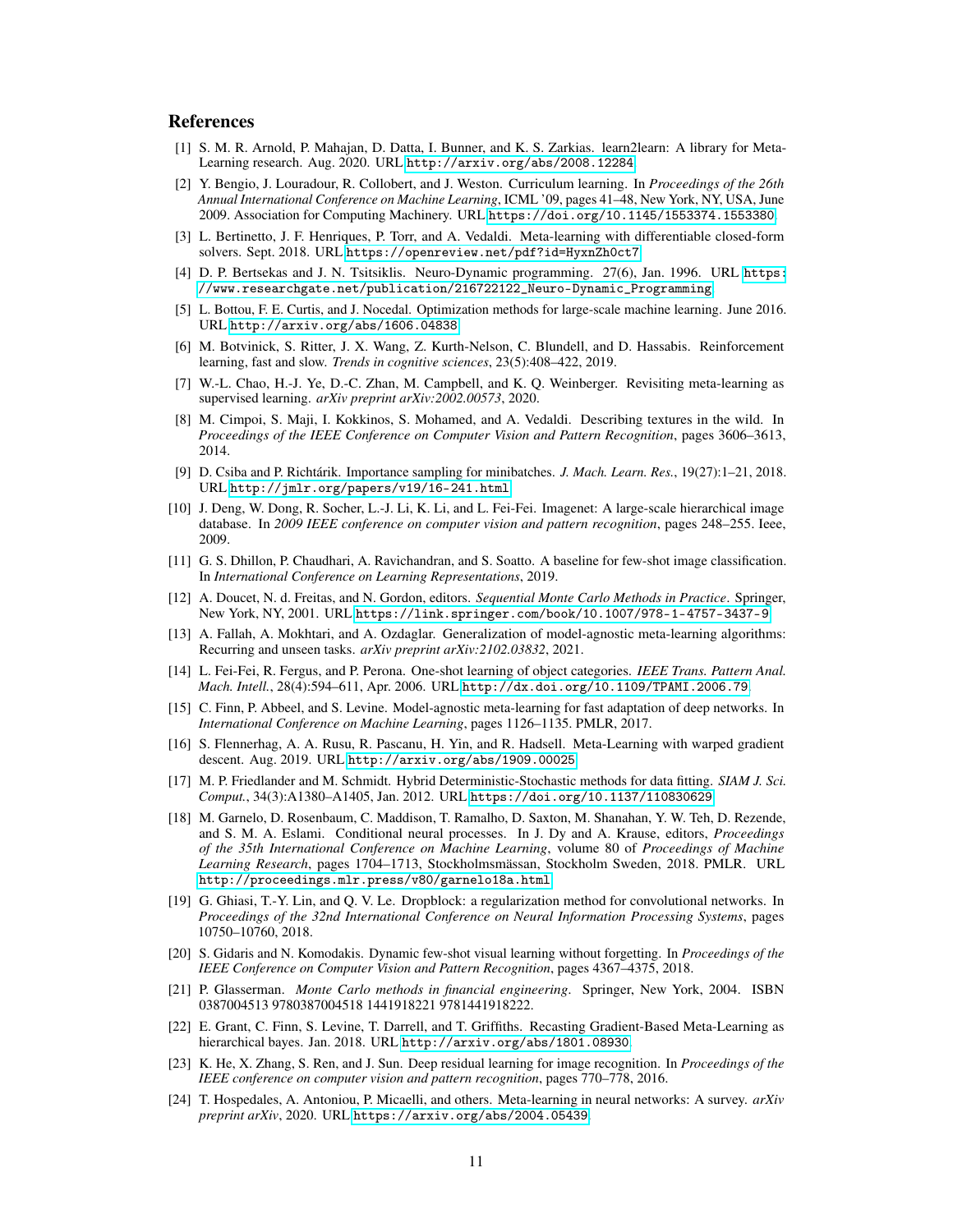- <span id="page-11-20"></span>[25] S. Ioffe and C. Szegedy. Batch normalization: Accelerating deep network training by reducing internal covariate shift. In *International conference on machine learning*, pages 448–456. PMLR, 2015.
- <span id="page-11-16"></span>[26] T. B. Johnson and C. Guestrin. Training deep models faster with robust, approximate importance sampling. In S. Bengio, H. Wallach, H. Larochelle, K. Grauman, N. Cesa-Bianchi, and R. Garnett, editors, *Advances in Neural Information Processing Systems 31*, pages 7265–7275. Curran Associates, Inc., 2018.
- <span id="page-11-3"></span>[27] A. Katharopoulos and F. Fleuret. Not all samples are created equal: Deep learning with importance sampling. Mar. 2018. URL <http://arxiv.org/abs/1803.00942>.
- [28] D. P. Kingma and J. Ba. Adam: A method for stochastic optimization. In *ICLR (Poster)*, 2015.
- <span id="page-11-7"></span>[29] A. Kong. A note on importance sampling using standardized weights. *University of Chicago, Dept. of Statistics, Tech. Rep*, 348, 1992.
- <span id="page-11-6"></span>[30] S. Laenen and L. Bertinetto. On episodes, prototypical networks, and few-shot learning. Dec. 2020. URL <http://arxiv.org/abs/2012.09831>.
- <span id="page-11-0"></span>[31] B. M. Lake, T. D. Ullman, J. B. Tenenbaum, and S. J. Gershman. Building machines that learn and think like people. *Behavioral and brain sciences*, 40, 2017.
- <span id="page-11-5"></span>[32] K. Lee, S. Maji, A. Ravichandran, and S. Soatto. Meta-learning with differentiable convex optimization. In *Proceedings of the IEEE/CVF Conference on Computer Vision and Pattern Recognition*, pages 10657– 10665, 2019.
- <span id="page-11-1"></span>[33] C. Liu, Z. Wang, D. Sahoo, Y. Fang, K. Zhang, and S. C. H. Hoi. Adaptive task sampling for Meta-Learning. July 2020. URL <http://arxiv.org/abs/2007.08735>.
- <span id="page-11-8"></span>[34] J. S. Liu. Metropolized independent sampling with comparisons to rejection sampling and importance sampling. *Statistics and computing*, 6(2):113-119, 1996.
- <span id="page-11-21"></span>[35] S. Maji, E. Rahtu, J. Kannala, M. Blaschko, and A. Vedaldi. Fine-grained visual classification of aircraft. *arXiv preprint arXiv:1306.5151*, 2013.
- <span id="page-11-9"></span>[36] E. G. Miller, N. E. Matsakis, and P. A. Viola. Learning from one example through shared densities on transforms. In *Proceedings IEEE Conference on Computer Vision and Pattern Recognition. CVPR 2000 (Cat. No.PR00662)*, volume 1, pages 464–471 vol.1, June 2000. URL [http://dx.doi.org/10.1109/](http://dx.doi.org/10.1109/CVPR.2000.855856) [CVPR.2000.855856](http://dx.doi.org/10.1109/CVPR.2000.855856).
- <span id="page-11-14"></span>[37] A. Nichol, J. Achiam, and J. Schulman. On First-Order Meta-Learning algorithms. Mar. 2018. URL <http://arxiv.org/abs/1803.02999>.
- <span id="page-11-22"></span>[38] M.-E. Nilsback and A. Zisserman. A visual vocabulary for flower classification. In *2006 IEEE Computer Society Conference on Computer Vision and Pattern Recognition (CVPR'06)*, volume 2, pages 1447–1454. IEEE, 2006.
- <span id="page-11-19"></span>[39] B. N. Oreshkin, P. Rodriguez, and A. Lacoste. Tadam: task dependent adaptive metric for improved few-shot learning. In *Proceedings of the 32nd International Conference on Neural Information Processing Systems*, pages 719–729, 2018.
- <span id="page-11-13"></span>[40] E. Park and J. B. Oliva. Meta-Curvature. Feb. 2019. URL <http://arxiv.org/abs/1902.03356>.
- <span id="page-11-4"></span>[41] A. Raghu, M. Raghu, S. Bengio, and O. Vinyals. Rapid learning or feature reuse? towards understanding the effectiveness of maml. In *International Conference on Learning Representations*, 2019.
- <span id="page-11-15"></span>[42] A. Rajeswaran, C. Finn, S. Kakade, and S. Levine. Meta-Learning with implicit gradients. Sept. 2019. URL <http://arxiv.org/abs/1909.04630>.
- <span id="page-11-10"></span>[43] S. Ravi and H. Larochelle. Optimization as a model for few-shot learning. 2016.
- <span id="page-11-12"></span>[44] A. Ravichandran, R. Bhotika, and S. Soatto. Few-Shot learning with embedded class models and Shot-Free meta training. May 2019. URL <http://arxiv.org/abs/1905.04398>.
- <span id="page-11-18"></span>[45] M. Ren, E. Triantafillou, S. Ravi, J. Snell, K. Swersky, J. B. Tenenbaum, H. Larochelle, and R. S. Zemel. Meta-learning for semi-supervised few-shot classification. In *International Conference on Learning Representations*, 2018.
- <span id="page-11-2"></span>[46] H. Robbins and S. Monro. A stochastic approximation method. *Ann. Math. Stat.*, 22(3):400–407, Sept. 1951. URL <https://projecteuclid.org/euclid.aoms/1177729586>.
- <span id="page-11-11"></span>[47] A. Santoro, S. Bartunov, M. Botvinick, D. Wierstra, and T. Lillicrap. Meta-Learning with Memory-Augmented neural networks. In M. F. Balcan and K. Q. Weinberger, editors, *Proceedings of The 33rd International Conference on Machine Learning*, volume 48 of *Proceedings of Machine Learning Research*, pages 1842–1850, New York, New York, USA, 2016. PMLR. URL [http://proceedings.mlr.press/](http://proceedings.mlr.press/v48/santoro16.html) [v48/santoro16.html](http://proceedings.mlr.press/v48/santoro16.html).
- <span id="page-11-17"></span>[48] T. Schaul, J. Quan, I. Antonoglou, and D. Silver. Prioritized experience replay. Nov. 2015. URL <http://arxiv.org/abs/1511.05952>.